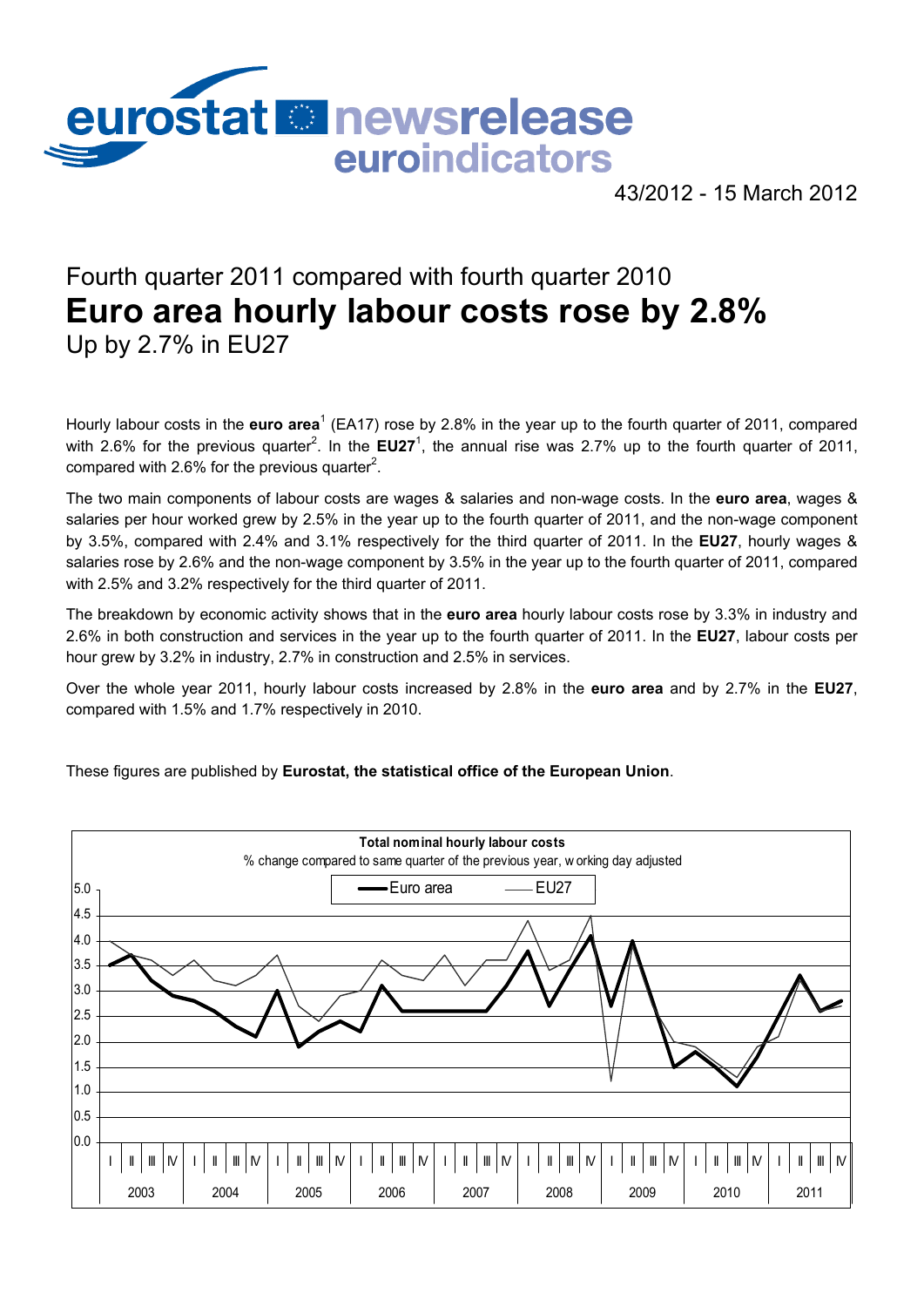## **Member States**

Among the Member States for which data are available for the fourth quarter of 2011, the highest annual increases in hourly labour costs were registered in **Bulgaria** (+12.6%), **Romania** (+8.6%), **Estonia** (+7.2%) and **Hungary** (+6.6%). Decreases were recorded in **Ireland** and **Portugal** (both -1.7%) and **Slovenia** (-0.3%).



\* Not working day adjusted

- 1. The euro area (EA17) consists of Belgium, Germany, Estonia, Ireland, Greece, Spain, France, Italy, Cyprus, Luxembourg, Malta, the Netherlands, Austria, Portugal, Slovenia, Slovakia and Finland. The EU27 includes Belgium (BE), Bulgaria (BG), the Czech Republic (CZ), Denmark (DK), Germany (DE), Estonia (EE), Ireland (IE), Greece (EL), Spain (ES), France (FR), Italy (IT), Cyprus (CY), Latvia (LV), Lithuania (LT), Luxembourg (LU), Hungary (HU), Malta (MT), the Netherlands (NL), Austria (AT), Poland (PL), Portugal (PT), Romania (RO), Slovenia (SI), Slovakia (SK), Finland (FI), Sweden (SE) and the United Kingdom (UK).
- 2. Compared with News Release 191/2011 of 16 December 2011, data for the third quarter of 2011 have been revised from +2.7% to +2.6% for the euro area (EA17) and remain unchanged at +2.6% for the EU27.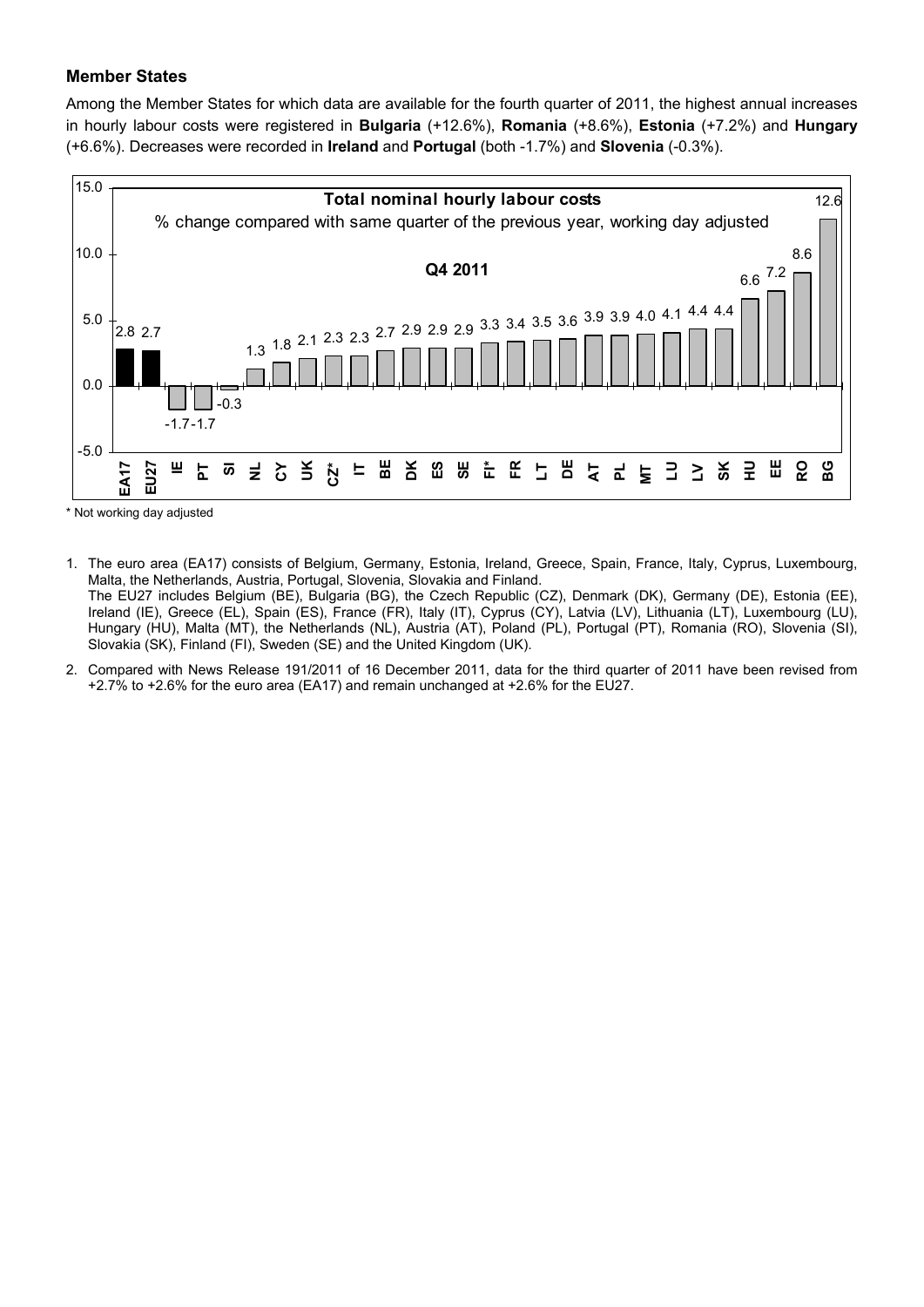## **Labour Cost Index**

The Labour Cost Index is a short-term indicator showing the development of hourly labour costs incurred by employers. It is calculated dividing the labour cost by the number of hours worked, therefore the development of both variables, labour costs and hours worked, affect the evolution of the index. The quarterly changes in hourly employers' costs are measured for the total labour costs and the main components, namely wages and salaries on one hand, and labour costs other than wages and salaries (non-wage costs) on the other hand.

*Total Labour Costs (TOT***)** cover wage and non-wage costs less subsidies. It does not include vocational training costs or other expenditures such as recruitment costs, spending on working clothes, etc.

*Wage and salary costs (WAG***)** include direct remunerations, bonuses, and allowances paid by an employer in cash or in kind to an employee in return for work done, payments to employees saving schemes, payments for days not worked and remunerations in kind such as food, drink, fuel, company cars, etc.

Labour costs other than wages and salaries (OTH - non-wage costs) include the employers' social contributions plus employment taxes regarded as labour costs less subsidies intended to refund part or all of the employer's cost of direct remuneration.

The labour cost index covers the following economic activities:

- Industry (NACE Rev. 2 sectors B to E); B Mining and quarrying, C Manufacturing, D Electricity, gas, steam and air conditioning supply, E Water supply; sewerage, waste management and remediation activities.
- Construction (NACE Rev. 2 sector F).
- Services (NACE Rev. 2 sectors G to N); G Wholesale and retail trade, repair of motor vehicles and motorcycles, H Transportation and storage, I Accommodation and food service activities, J Information and communication, K Financial and insurance activities, L Real estate activities, M Professional, scientific and technical activities, N Administrative and support service activities.

Data in the tables are shown as percentage changes compared to the same quarter a year earlier. To eliminate the effects of varying numbers of working days in the same quarters of different years (Easter and other moving holidays) these changes are presented in working day adjusted form. Indices are based on Regulation (EC) No 450/2003 of the European Parliament and of the Council concerning the European Union Labour Cost Index.

The data should not be considered as final as indices transmitted by Member States may be revised at a later date, in which case aggregates are recalculated.

Additional NACE Rev.2 economic activities, index levels and quarterly changes are available on the Eurostat internet site.

## **Other information**

*Hungary*: The source data relates to private enterprises employing at least 5 persons and government organizations of all size classes.

### **Related statistical domains**

Information on other earnings and labour cost indicators can be found on the Eurostat internet site under: Statistics Database / Population and social conditions / Labour market / Labour costs.

> Issued by: **Eurostat Press Office**

**Tim ALLEN Tel: +352-4301-33 444 [eurostat-pressoffice@ec.europa.eu](mailto:eurostat-pressoffice@ec.europa.eu)**

Eurostat news releases on the internet: **<http://ec.europa.eu/eurostat>**

For further information on data:

**Luis BIEDMA Tel: +352-4301-34 728** 

**Hubertus VREESWIJK Tel: +352-4301-34 323** 

**[estat-labour-cost-indices@ec.europa.eu](mailto:estat-labour-cost-indices@ec.europa.eu)**

Selected Principal European Economic Indicators: **<http://ec.europa.eu/eurostat/euroindicators>**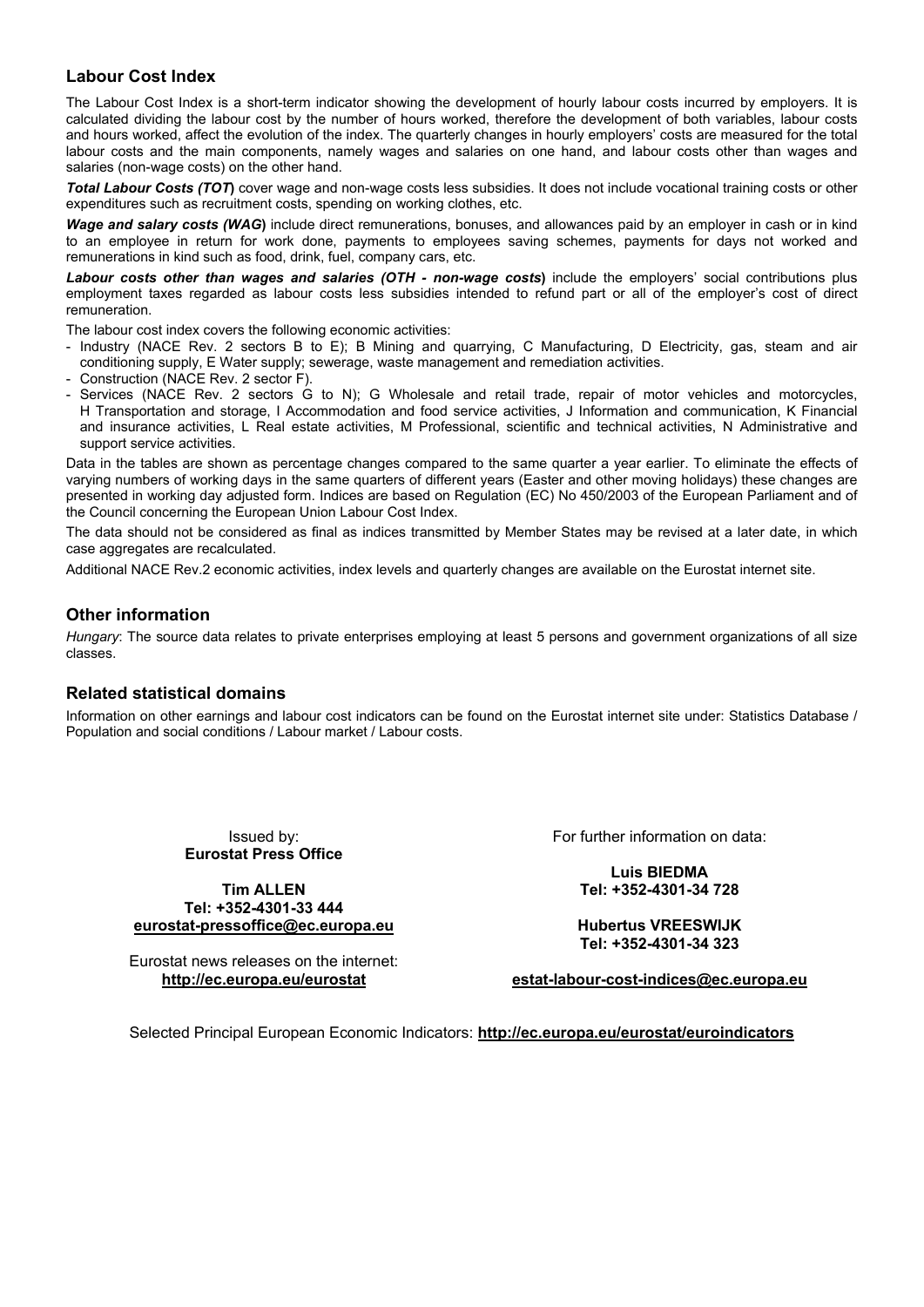### **Nominal hourly labour costs**

% change compared with same quarter of previous year – working day adjusted

|             |                              | <b>Total</b>     |                  |                  |                  |                  |                  |                  |                  |                  |                  |                  |                  |                  |                  |  |
|-------------|------------------------------|------------------|------------------|------------------|------------------|------------------|------------------|------------------|------------------|------------------|------------------|------------------|------------------|------------------|------------------|--|
|             | (NACE Rev.2 sections B to N) |                  |                  |                  |                  |                  |                  |                  |                  |                  |                  |                  |                  |                  |                  |  |
|             |                              | Q4 2010          |                  | Q1 2011          |                  |                  | Q2 2011          |                  |                  |                  | Q3 2011          |                  | Q4 2011          |                  |                  |  |
|             | <b>TOTAL</b>                 | <b>WAGES</b>     | <b>OTHER</b>     | <b>TOTAL</b>     | <b>WAGES</b>     | <b>OTHER</b>     | <b>TOTAL</b>     | <b>WAGES</b>     | <b>OTHER</b>     | <b>TOTAL</b>     | <b>WAGES</b>     | <b>OTHER</b>     | <b>TOTAL</b>     | <b>WAGES</b>     | <b>OTHER</b>     |  |
| <b>EA17</b> | 1.7                          | 1.6              | 2.0              | 2.5              | 2.2              | 3.4              | 3.3              | 3.1              | 3.8              | 2.6              | 2.4              | 3.1              | 2.8              | 2.5              | 3.5              |  |
| <b>EU27</b> | 1.9                          | 2.0              | 1.6              | 2.1              | 1.8              | 3.2              | 3.2              | 3.1              | 3.8              | 2.6              | 2.5              | 3.2              | 2.7              | 2.6              | 3.5              |  |
| <b>BE</b>   | 3.2                          | 3.2              | 3.2              | 3.3              | 3.2              | 3.6              | 2.8              | 3.1              | 2.2              | 2.5              | 2.4              | 2.6              | 2.7 <sub>p</sub> | 2.6p             | 2.7p             |  |
| <b>BG</b>   | 7.6p                         | 9.2p             | 0.8p             | 8.0 <sub>p</sub> | 8.3p             | 6.7p             | 12.3p            | 12.3p            | 13.1p            | 9.8 <sub>p</sub> | 10.0p            | 9.0 <sub>p</sub> | 12.6p            | 12.5p            | 12.7p            |  |
| $CZ^*$      | 3.7                          | 3.5              | 4.2              | 3.0              | 3.0              | 3.0              | 4.3              | 4.3              | 4.2              | 5.2              | 5.2              | 5.2              | 2.3              | 2.3              | 2.4              |  |
| DK          | 3.2                          | 5.4              | $-8.2$           | 3.1              | 3.4              | 1.5              | 2.5              | 2.7              | 1.9              | 2.5              | 2.6              | 2.1              | 2.9              | 3.0              | 2.4              |  |
| <b>DE</b>   | 1.2                          | 1.3              | 0.9              | 2.4              | 2.0              | 3.9              | 4.6              | 4.5              | 4.7              | 3.0              | 3.1              | 2.4              | 3.6              | 3.7              | 3.4              |  |
| <b>EE</b>   | 1.3                          | 1.8              | 0.3              | 1.9              | 2.4              | 1.3              | 4.5              | 4.6              | 3.9              | 4.9              | 4.8              | 4.9              | 7.2              | 7.3              | 7.0              |  |
| IE          | $-1.1$                       | $-0.6$           | 0.0              | $-1.3$           | $-2.2$           | 2.6              | $-2.6$           | $-3.4$           | 7.0              | $-1.0$           | $-0.4$           | $-1.2$           | $-1.7$           | $-1.9p$          | $-3.1p$          |  |
| <b>EL</b>   | $-6.5$                       | $-5.5$           | $-10.2$          | $-6.8$           | $-6.2$           | $-8.7$           | $-3.7$           | $-3.0$           | $-7.0$           | $-7.5$           | $-6.0$           | $-12.5$          |                  |                  |                  |  |
| <b>ES</b>   | 0.7p                         | 0.9p             | $-0.3p$          | 1.8p             | 2.3p             | 0.9p             | 2.6p             | 2.4p             | 3.0 <sub>p</sub> | 3.8 <sub>p</sub> | 3.4 <sub>p</sub> | 4.9p             | 2.9 <sub>p</sub> | 2.3p             | 4.2p             |  |
| <b>FR</b>   | 3.0 <sub>p</sub>             | 2.5p             | 3.9 <sub>p</sub> | 3.7 <sub>p</sub> | 3.3p             | 4.6p             | 3.4p             | 2.9 <sub>p</sub> | 4.5p             | 3.1 <sub>p</sub> | 2.5p             | 4.4p             | 3.4 <sub>p</sub> | 2.6p             | 5.1p             |  |
| IT          | 1.0                          | 1.0              | 0.9              | 2.4              | 2.3              | 2.6              | 2.0              | 1.9              | 2.4              | 1.8              | 1.5              | 2.6              | 2.3              | 2.2              | 2.7              |  |
| CY          | 2.6                          | 2.6              | 3.1              | 1.3              | 1.2              | 1.3              | 2.6              | 2.6              | 2.7              | 1.2              | 1.1              | 1.6              | 1.8p             | 1.7p             | 2.0 <sub>p</sub> |  |
| LV          | 0.4p                         | 1.4 <sub>p</sub> | $-3.2p$          | 1.9p             | 2.0 <sub>p</sub> | 1.8p             | 3.3p             | 3.7 <sub>p</sub> | 1.6p             | 3.5p             | 4.2p             | 0.7p             | 4.4p             | 4.7p             | 3.5p             |  |
| LT          | 0.5                          | 1.0              | $-0.7$           | 1.7              | 1.9              | 1.4              | 3.1              | 3.2              | 2.9              | 2.9              | 3.1              | 2.3              | 3.5              | 4.2              | 1.9              |  |
| LU          | 3.9                          | 4.1              | 3.2              | 2.4              | 2.8              | 0.5              | 2.8              | 3.0              | 2.1              | 2.3              | 2.4              | 1.5              | 4.1              | 4.1              | $4.0$            |  |
| HU          | $-1.1p$                      | 1.3p             | $-8.2p$          | 5.6p             | 5.8 <sub>p</sub> | 5.4 <sub>p</sub> | 5.3p             | 5.1 <sub>p</sub> | 4.8 <sub>p</sub> | 4.1 <sub>p</sub> | 4.3p             | 3.9 <sub>p</sub> | 6.6p             | 6.5p             | 6.7p             |  |
| <b>MT</b>   | 0.3p                         | 0.4p             | $-0.1p$          | 2.8p             | 2.9 <sub>p</sub> | 1.3p             | 3.6p             | 3.7 <sub>p</sub> | 3.2p             | 3.7 <sub>p</sub> | 3.7 <sub>p</sub> | 3.1 <sub>p</sub> | 4.0 <sub>p</sub> | 4.1 <sub>p</sub> | 3.3 <sub>p</sub> |  |
| <b>NL</b>   | 3.9 <sub>p</sub>             | 3.2 <sub>p</sub> | 6.7p             | 3.1 <sub>p</sub> | 2.6p             | 4.9p             | 2.0 <sub>p</sub> | 1.7p             | 3.2p             | 2.1 <sub>p</sub> | 1.7p             | 3.8 <sub>p</sub> | 1.3p             | 0.9 <sub>p</sub> | 3.0 <sub>p</sub> |  |
| <b>AT</b>   | 2.8                          | 2.6              | 3.4              | 3.0              | 2.9              | 3.0              | 4.0              | 4.0              | 4.0              | 5.0              | 5.1              | 4.7              | 3.9 <sub>p</sub> | 4.0 <sub>p</sub> | 3.6p             |  |
| <b>PL</b>   | 0.7                          | 4.0              | $-11.0$          | 3.5              | 3.5              | 3.5              | 4.6              | 4.6              | 4.5              | 5.4              | 5.4              | 5.5              | 3.9              | 3.9              | 4.0              |  |
| <b>PT</b>   | 4.2p                         | 4.1 <sub>p</sub> | 4.4p             | 0.8p             | 0.3p             | 2.6p             | $-0.8p$          | $-0.9p$          | $-0.2p$          | 0.8p             | 0.6p             | 1.2p             | $-1.7p$          | $-1.7p$          | $-1.8p$          |  |
| <b>RO</b>   | 4.7 <sub>p</sub>             | 5.4 <sub>p</sub> | 2.1 <sub>p</sub> | 4.5p             | 4.5p             | 4.5p             | 7.1p             | 7.2p             | 7.1 <sub>p</sub> | 7.9p             | 7.9 <sub>p</sub> | 7.8p             | 8.6p             | 8.6p             | 8.6p             |  |
| SI          | 4.5p                         | 4.4p             | 5.1p             | 2.7p             | 2.7p             | 2.2p             | 4.3p             | 4.2p             | 4.6p             | 2.0 <sub>p</sub> | 2.4p             | $-0.6p$          | $-0.3p$          | 0.3p             | $-4.2p$          |  |
| SK          | 4.0 <sub>p</sub>             | 4.2p             | 3.6p             | 3.8 <sub>p</sub> | 3.3p             | 5.5p             | 6.5p             | 5.9p             | 8.5p             | 7.1p             | 6.7 <sub>p</sub> | 8.7p             | 4.4p             | 3.8 <sub>p</sub> | 6.4p             |  |
| $FI^*$      | 1.2p                         | 1.5p             | $-0.0p$          | 2.1 <sub>p</sub> | 2.0 <sub>p</sub> | 2.4 <sub>p</sub> | 2.6 <sub>p</sub> | 2.5p             | 3.1 <sub>p</sub> | 2.4 <sub>p</sub> | 2.2 <sub>p</sub> | 3.2 <sub>p</sub> | 3.3 <sub>p</sub> | 3.0 <sub>p</sub> | 4.3 <sub>p</sub> |  |
| <b>SE</b>   | 1.8                          | 2.1              | 1.3              | 2.1 <sub>p</sub> | 1.7p             | 2.9 <sub>p</sub> | 3.2 <sub>p</sub> | 2.9 <sub>p</sub> | 4.0 <sub>p</sub> | 2.9 <sub>p</sub> | 2.5p             | 3.6p             | 2.9 <sub>p</sub> | 2.6p             | 3.8 <sub>p</sub> |  |
| <b>UK</b>   | 2.0                          | 2.3              | 2.2              | $-0.5$           | $-0.9$           | 0.5              | 2.8              | 2.7              | 3.5              | 1.8              | 1.9              | 3.2              | 2.1 <sub>p</sub> | 2.2p             | 2.8p             |  |
| <b>NO</b>   | 3.2p                         | 3.0 <sub>p</sub> | 3.6p             | 4.4p             | 4.5p             | 4.1 <sub>p</sub> | 4.1 <sub>p</sub> | 4.2p             | 3.6p             | 3.9 <sub>p</sub> | 4.1 <sub>p</sub> | 3.4 <sub>p</sub> | 3.4 <sub>p</sub> | 3.5p             | 3.1 <sub>p</sub> |  |

p Provisional

: Data not available

\* Data het available<br>\* Not working day adjusted<br>TOTAL = total labour costs